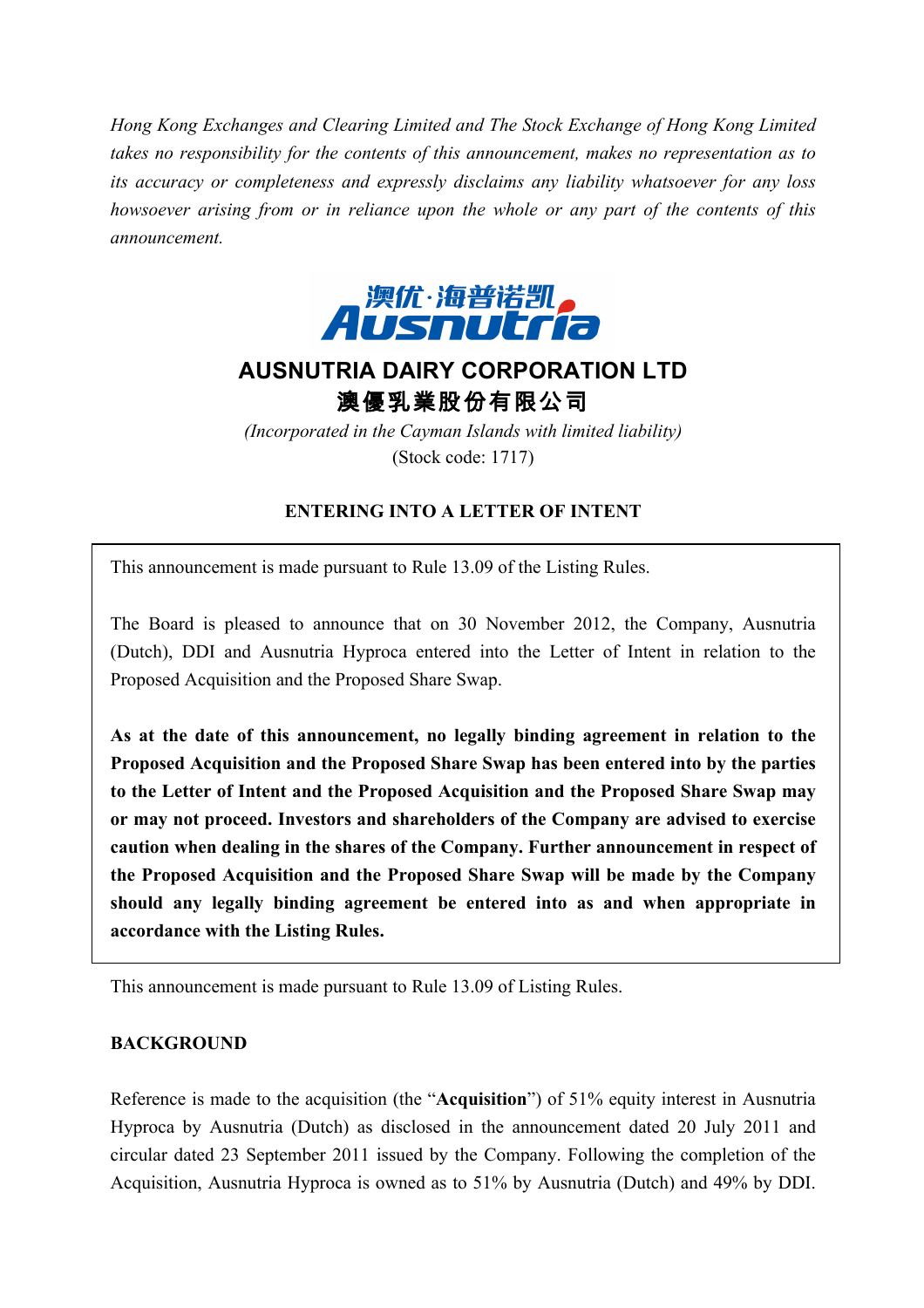In connection with the Acquisition, 11,000,000 Shares were issued to DDI, representing approximately 1.11% of the issued share capital of the Company as at the date of this announcement.

With a view to further consolidate the business currently conducted by Ausnutria Hyproca Group into the Group, Ausnutria (Dutch) and DDI intend to undergo the Proposed Acquisition and the Proposed Share Swap pursuant to which Ausnutria Hyproca will become an indirect wholly-owned subsidiary of the Company.

## **PROPOSED ACQUISITION AND PROPOSED SHARE SWAP**

The Board is pleased to announce that on 30 November 2012, the Company, Ausnutria (Dutch), DDI and Ausnutria Hyproca entered into the Letter of Intent, pursuant to which (a) DDI has expressed its intention to sell to Ausnutria (Dutch) and Ausnutria (Dutch) has expressed its intention to purchase from DDI, 49% equity interests currently owned by DDI in Ausnutria Hyproca (the "**Proposed Acquisition**"); and (b) DDI, Ausnutria (Dutch) and the Company have expressed their intention that the Consideration for the Proposed Acquisition is to be settled by the Company allotting and issuing such number of Shares to DDI (the "**Proposed Share Swap**"). The Proposed Acquisition and the Proposed Share Swap is subject to the negotiation and agreement of the final contractual terms by Ausnutria (Dutch) and DDI as well as, upon others, the following conditions: (i) the resumption of trading of the Shares on the Stock Exchange; (ii) the compliance of relevant rules and regulations of the Securities and Futures Commission in Hong Kong and the Stock Exchange; and (iii) the approval by the shareholders at the shareholders' meeting of the Company (if necessary).

Pursuant to the Letter of Intent, the parties thereto intended that the Consideration will be determined with reference to normal business practices and the valuation of the Company and Ausnutria Hyproca which will be based on the normalised operations of the two respective groups of companies on a basis to be agreed between the Group and DDI based on the advice of an independent financial adviser to be appointed.

### **GENERAL**

**As at the date of this announcement, no legally binding agreement in relation to the Proposed Acquisition and the Proposed Share Swap has been entered into by the parties to the Letter of Intent and the Proposed Acquisition and the Proposed Share Swap may or may not proceed. Investors and shareholders of the Company are advised to exercise caution when dealing in the shares of the Company. Further announcement in respect of the Proposed Acquisition and the Proposed Share Swap will be made by the Company**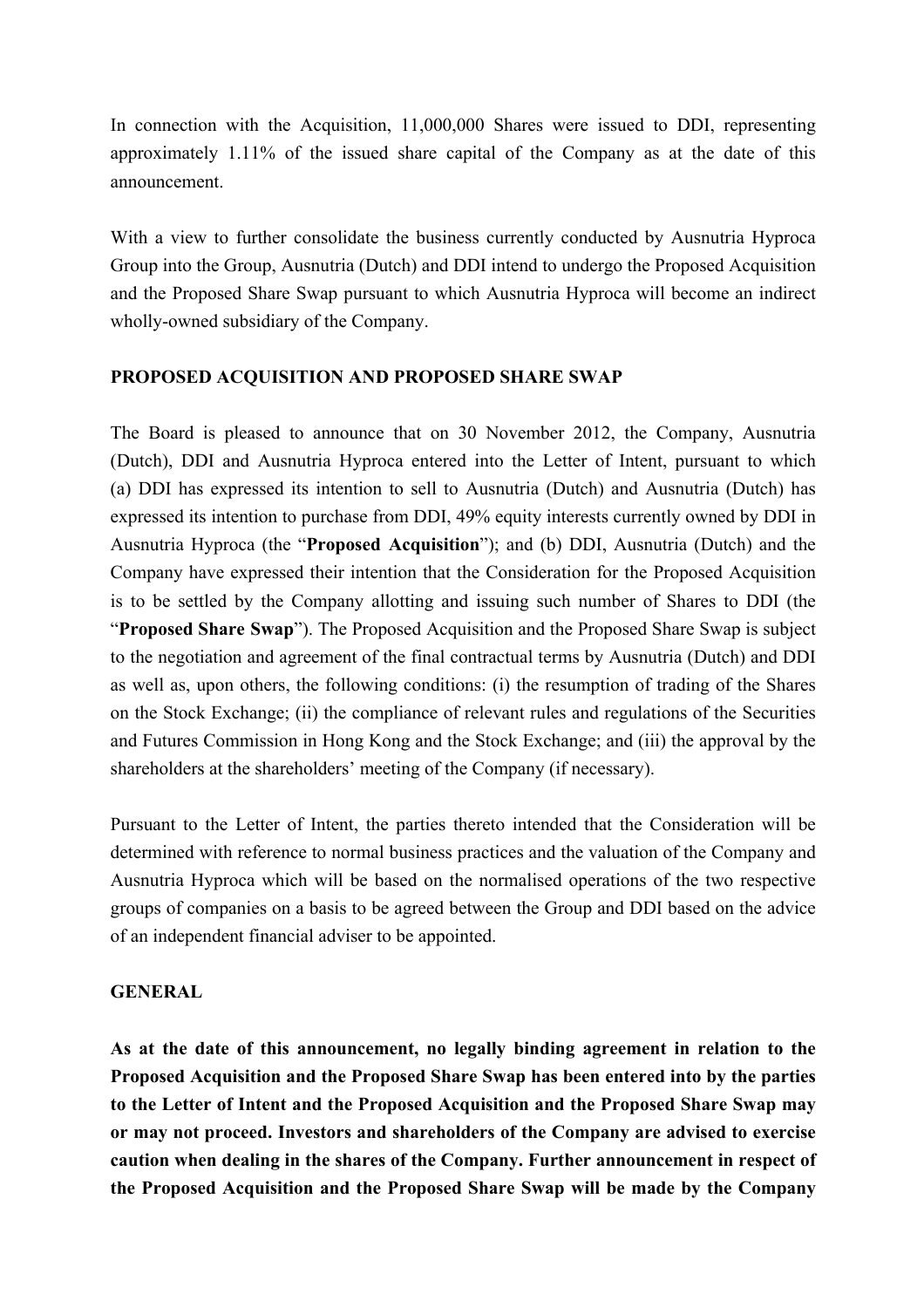**should any legally binding agreement be entered into as and when appropriate in accordance with the Listing Rules.**

# **DEFINITIONS**

Unless the context otherwise requires, capitalised terms used herein shall have the following meanings:

| "Acquisition"             | the acquisition of 51% equity interest in Ausnutria<br>Hyproca by Ausnutria (Dutch), as more particularly set<br>out in the section headed "Background" in this<br>announcement                                                                                         |
|---------------------------|-------------------------------------------------------------------------------------------------------------------------------------------------------------------------------------------------------------------------------------------------------------------------|
| "Ausnutria (Dutch)"       | Ausnutria Dairy (Dutch) Coöperatief U.A., an indirect<br>wholly-owned subsidiary of the Company incorporated<br>under the laws of the Netherlands                                                                                                                       |
| "Ausnutria Hyproca"       | Ausnutria Hyproca B.V. (formerly known as Hyproca<br>Dairy Group B.V.), a private company with limited<br>liability incorporated under the laws of the Netherlands<br>and is owned as to 51% by Ausnutria (Dutch) and 49%<br>by DDI as at the date of this announcement |
| "Ausnutria Hyproca Group" | Ausnutria Hyproca and its subsidiaries                                                                                                                                                                                                                                  |
| "Board"                   | the board of Directors                                                                                                                                                                                                                                                  |
| "Company"                 | Ausnutria Dairy Corporation Ltd (澳優乳業股份有限公<br>$\overline{\equiv}$ ), a company incorporated in the Cayman Islands with<br>limited liability, whose shares are listed on the Main<br>Board of the Stock Exchange (stock code: 1717)                                      |
| "Consideration"           | the proposed consideration for the Proposed Acquisition                                                                                                                                                                                                                 |
| "DDI"                     | Dutch Dairy Investments B.V., a private company with<br>limited liability incorporated under the laws of the<br>Netherlands                                                                                                                                             |